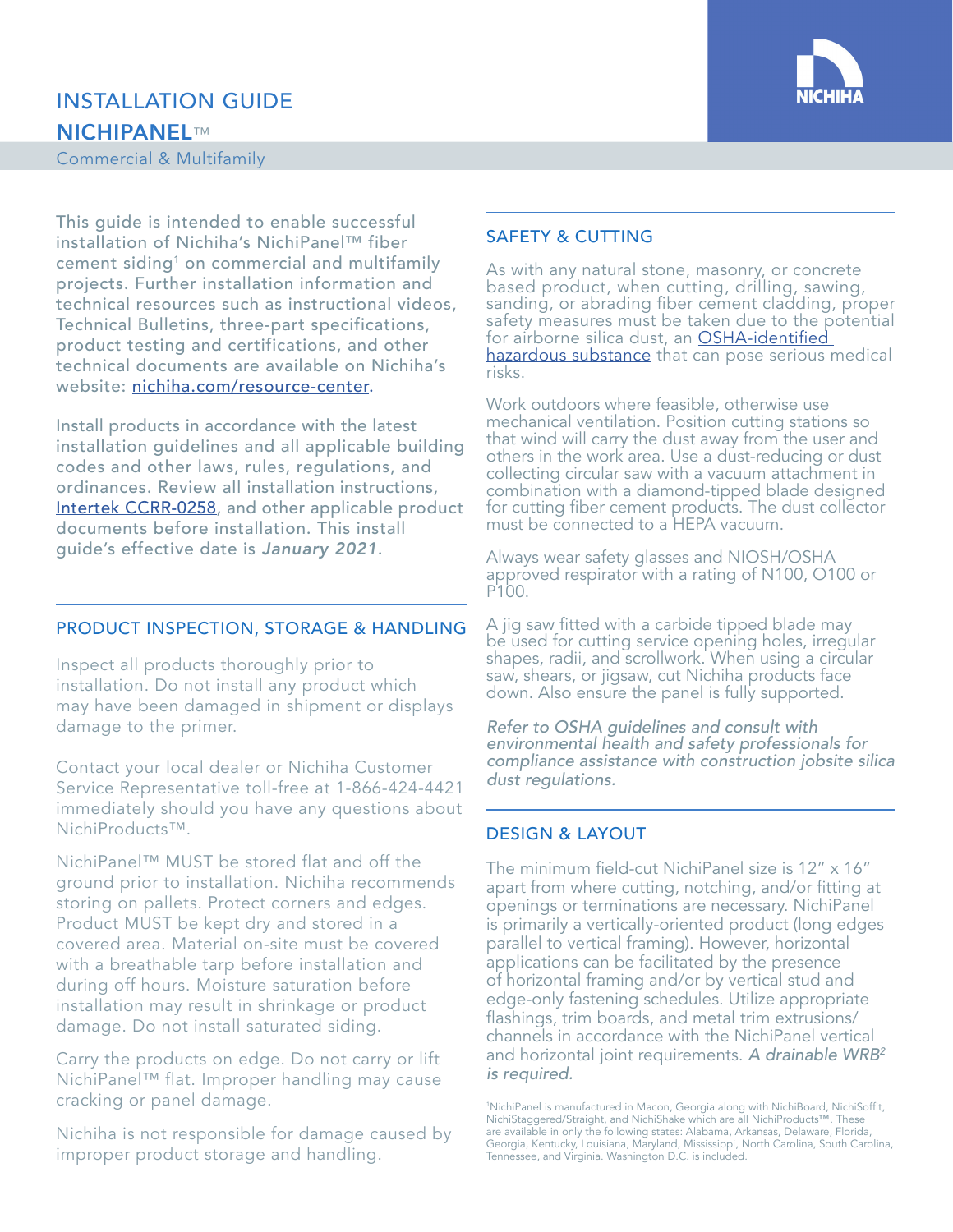# $\overline{a}$ GENERAL & CONSTRUCTION REQUIREMENTS

## Framing & Sheathing

NichiPanel™ must be installed on flat, vertical wall applications only. Do not install on sloped or tilted walls, or Mansard type roofs. *Correct any misaligned framing as irregularities in the framing or exterior sheathing may mirror through the finished application.* 

## Framing:

*Stud Walls* (Braced by structural sheathing or lateral/horizontal framing): 2x wood or steel studs (20 gauge or heavier)

• Stud Spacing: 24" o.c. maximum *SIPs*: Min. 7/16" OSB *CMU*: Furring is optional but highly recommended. Use min 5/4" lumber or 20 gauge, shaped metal (hat channel, z, or c) spaced at a maximum of 24" o.c.

#### Sheathing:

• APA rated 7/16" OSB or plywood (strongly recommended)

• Non-structural sheathing: exterior gypsum, foam plastic insulation, and fiber builder board. Nonstructural sheathing thickness shall not exceed 1" without the addition of furring.

Due to the compressive nature of some nonstructural sheathing, care must be taken not to overdrive the siding fasteners and compress the sheathing which may result in distortion or waviness. The fastener length must be increased in accordance with the thickness of the nonstructural sheathing.

• With braced wall framing, sheathings may be omitted. *Note: this increases the possibility of panel distortion or waviness*.

#### NichiPanel Fastening Schedules *Refer to* [Intertek CCRR-0258](https://www.nichiha.com/docs/Intertek-Code-Compliance-CCRR-0258-NichiProducts.pdf) *for fastening*

*schedule options.* Table 4 lists numerous windload rated assemblies for NichiPanel. Projects located in the Florida High Velocity Hurricane Zone (Broward and Dade Counties only) must follow Table 8 assembly/fastening schedules.

# Weather Resistive Barriers (drainable) $^{\mathsf{2}}$

A weather resistive barrier *with enhanced drainage is required* in accordance with local building codes when installing NichiPanel™ on commercial/multifamily projects. Use an approved weather resistive barrier (WRB) as defined by the 2015 IRC. The weather resistive barrier must be installed in accordance with the manufacturer's specifications and local codes if applicable.

All openings, corners, penetrations, and transitions must have appropriate flashing to prevent moisture penetration. Follow moisture management best practices, WRB manufacturer's guidelines, window manufacturer instructions, and all local building codes. *Nichiha assumes no responsibility for moisture infiltration.*

<sup>2</sup>A drainable WRB is one manufactured to meet code requirements for weather resistance while also enhancing the ability of moisture reaching the WRB to drain. A high-quality drainable WRB will meet at least 90% efficiency when tested to ASTM E2273.

#### Technical Design Reviews

Please consult with Nichiha's Technical Department directly when using NichiPanel on large projects, such as buildings greater than three (3) stories or taller than 45 feet. Further, please contact the Technical Department for assistance on any projects located in high wind regions (areas with 130 mph or higher ultimate wind speed).

# NichiPanel Finishing

NichiPanel comes with primer coats only and must be field painted within 12 months of installation. Finish coats should be high-quality exterior acrylic latex paint *only*. Do not use stains, oil or alkydbased paints. Follow the paint manufacturer's instructions for use. Nichiha does not warrant or accept liability for the appearance or performance of third party or field applied caulks, sealants, or finishes.

*Always paint, prime, or caulk field-cut panel edges.*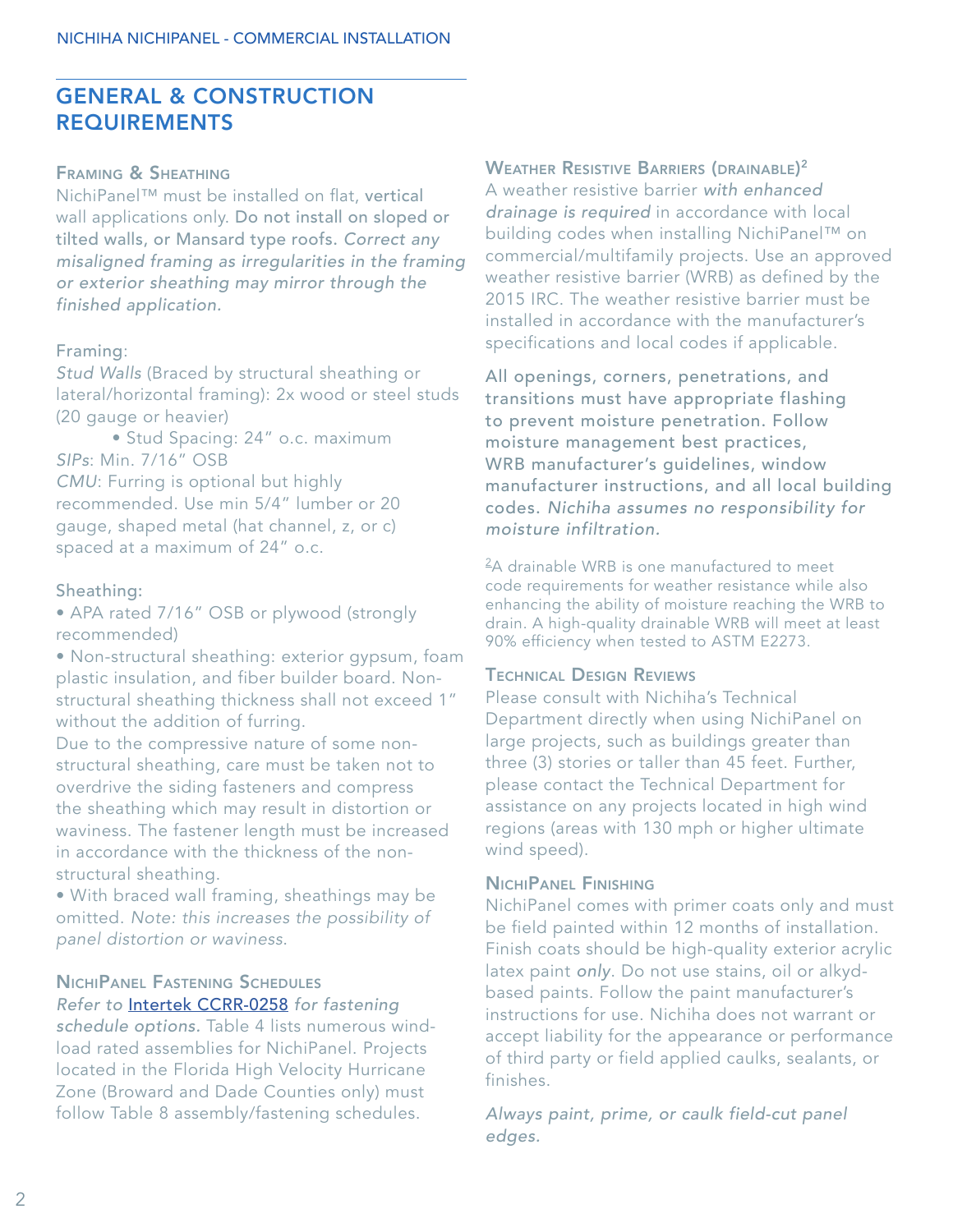# CLEARANCES & FLASHINGS

Maintain a minimum 1"- 2" clearance between panels and decking, walks, steps, stoops, porches, and hard surface driveways. *Keep min. 2" clearances for projects in DE, KY, MD, and VA.*



Maintain a minimum clearance of 6" above finished grade, or in accordance with local codes if greater than 6" clearance is required.



At roof and wall junctures and according to roofing manufacturer's instructions, flashing and counter-flashing are required. Panels must be installed with a minimum 1" clearance from roofing.



A kickout flashing must be present at roof to wall intersects in order to direct roof water away from the siding and trim. Include drip edge flashings to protect fascias/trim below roof edges.



All horizontal trim is required to be flashed with a 1/4" clearance between the siding and z flashing. Do not caulk the clearance gap.



Block out penetrations with flashing over the top edge of the block. Keep a ¼" clearance between the siding and flashing.